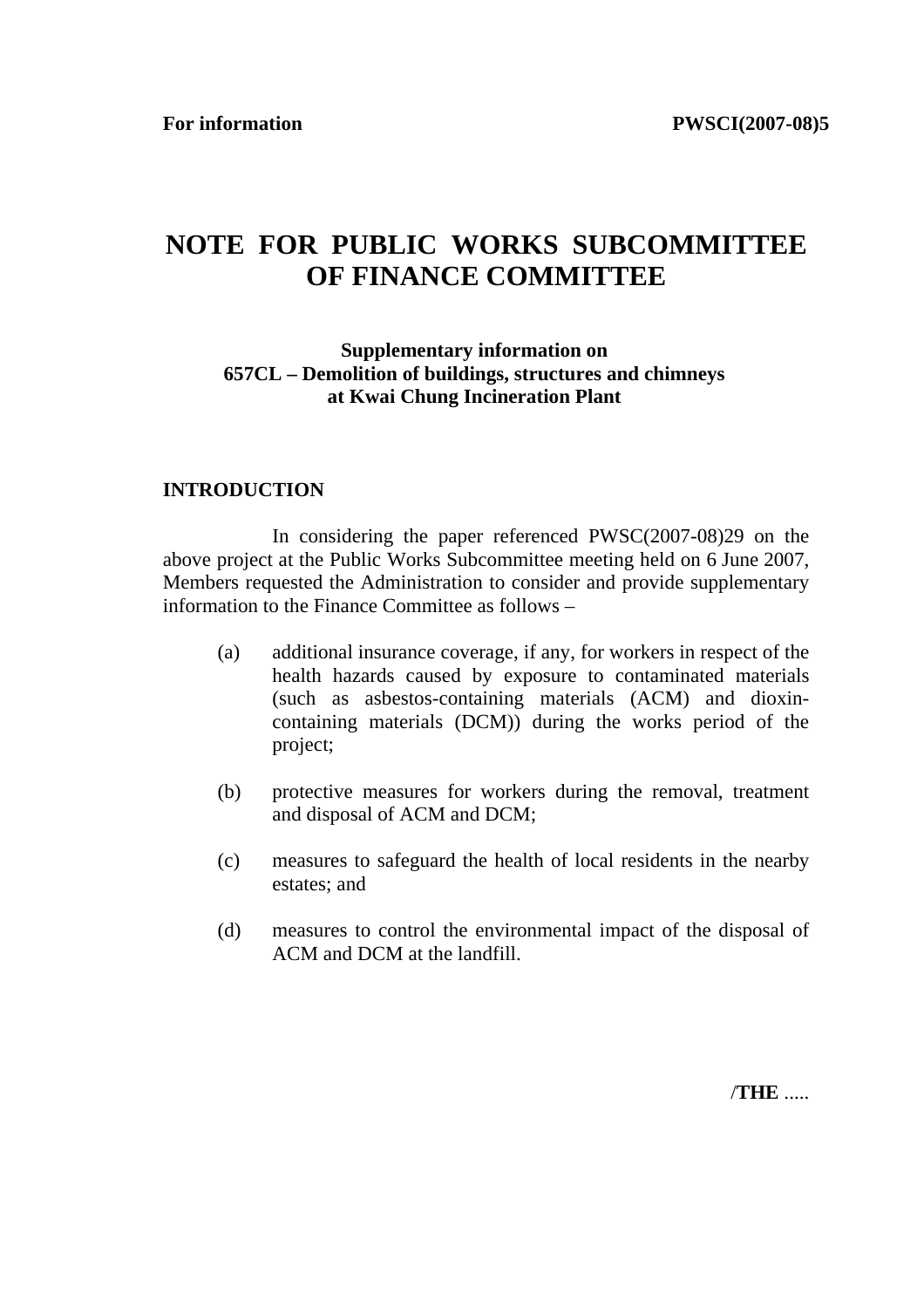## **THE ADMINISTRATION'S RESPONSE**

**(a) Additional insurance coverage, if any, for workers in respect of the health hazards caused by exposure to contaminated materials (such as asbestos-containing materials (ACM) and dioxin-containing materials (DCM)) during the works period of the project**

2. We consider that the best safeguard to the health and safety of workers is to protect them from exposure to hazards. This includes the provision of adequate personal protective equipment to the workers and a safe environment for them to carry out the construction works. Details of the protective measures for the demolition works of the project are provided in paragraph 5 below.

3. In the unlikely event that a worker contracts diseases arising from accidental exposure to ACM or DCM during work, the worker may claim compensation from the employer under the relevant provisions of the Employees' Compensation Ordinance  $(Cap. 282)$ <sup>1</sup>. The Employees' Compensation Ordinance also requires employers to take out insurance policies to cover their liabilities both under the Ordinance and the common law. The minimum insurance cover as specified in the Ordinance shall no be less than \$100 million per event if the number of employees does not exceed 200 and shall not be less than \$200 million per event if the number of employees exceeds 200. In addition, for pneumoconiosis contracted from exposure to ACM, compensation is recoverable under the Pneumoconiosis (Compensation) Ordinance (Cap. 360). This Ordinance provides that any person suffering from pneumoconiosis (i.e. fibrosis of the lungs due to dust of free silica or asbestos, or dust containing free silica or asbestos) may lodge a claim for compensation from a fund being managed by the Pneumoconiosis Compensation Fund Board.

4. Therefore, we consider that the legislation has provided adequate protection for workers against possible hazardous effects arising from dealing with DCM and ACM. We will ensure that the contractor will comply with the relevant obligations under the Ordinance.

/**(b)** .....

<sup>&</sup>lt;sup>1</sup> An employer shall be liable to pay compensation in accordance with Cap. 282 if an employee suffers from disease which is personal injury by accident arising out of and in the course of the employment caused to an employee. However, where an employee has suffered from pneumoconiosis, compensation is recoverable under the Pneumoconiosis (Compensation) Ordinance and in which case Cap. 282 does not apply.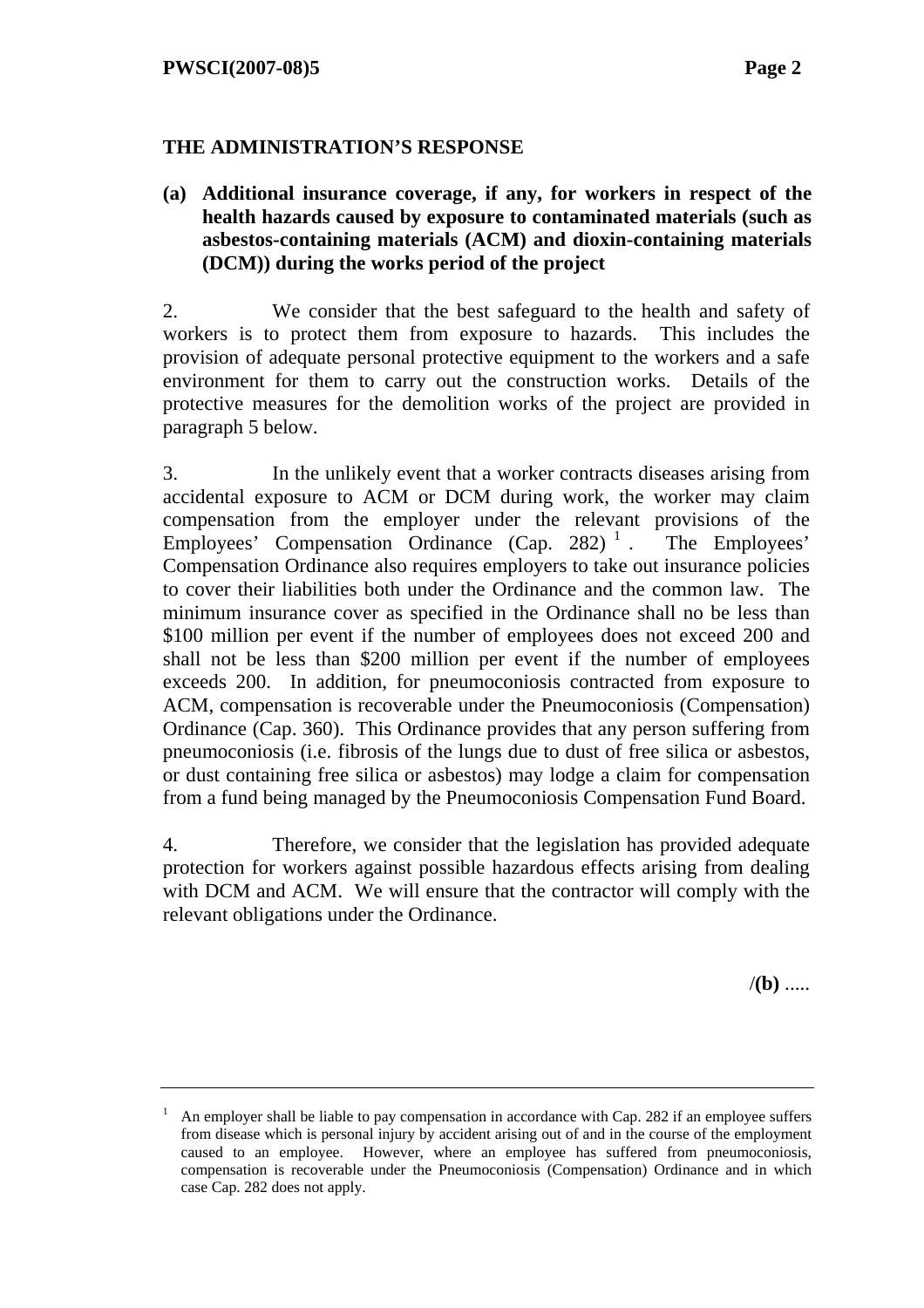## **(b) Protective measures for workers during the removal, treatment and disposal of ACM and DCM**

5. The removal, treatment and disposal of ACM and DCM will be undertaken by a registered asbestos contractor<sup>2</sup>. The contractor is required to provide proper training for workers and appoint a registered asbestos supervisor<sup>2</sup> to carry out full-time supervision of the work. The contractor is also required to provide a safe working environment to workers. The work will be undertaken within enclosed areas in order to avoid accidental leakage of contaminated materials to the environment. In particular, for DCM removal work within the chimney, negative pressure will be applied to the working area as additional protection. A three-chamber decontamination unit (consisting of a dirty room, a washing room and a clean room) will be established to decontaminate the workers before they leave the enclosure. Workers serving within the enclosure will be equipped with all necessary personal protective equipment including the protective clothing and respiratory protective equipment.

## **(c) Measures to safeguard the health of local residents in the nearby estates**

6. We have appointed experienced consultants to supervise the work. At the commencement of the contract, the contractor is required to erect a 5.5-metre high hoarding to separate the site from the surrounding. Prior to commencing the work, the contractor will submit a detailed proposal including risk assessment, safety measures and contingency plan to cater for emergency situations. These will be scrutinised by the consultants to ensure compliance with the environmental mitigation and precautionary requirements as stipulated in the environmental permit and all relevant environmental ordinances.

7. During the course of the work, a thorough environmental monitoring and auditing (EM&A) programme will be undertaken to ensure that all environmental parameters (such as noise, air, water etc.) are under close and regular surveillance. Apart from deploying a dedicated site supervisory team from the consultants, we will also employ an independent environmental checker to undertake independent audit of the overall EM&A programme. We will make all environmental monitoring data available to the public via internet in the shortest possible time after the data has been consolidated.

/8. .....

<sup>2</sup> Registered under the Air Pollution Control Ordinance (Cap. 311).